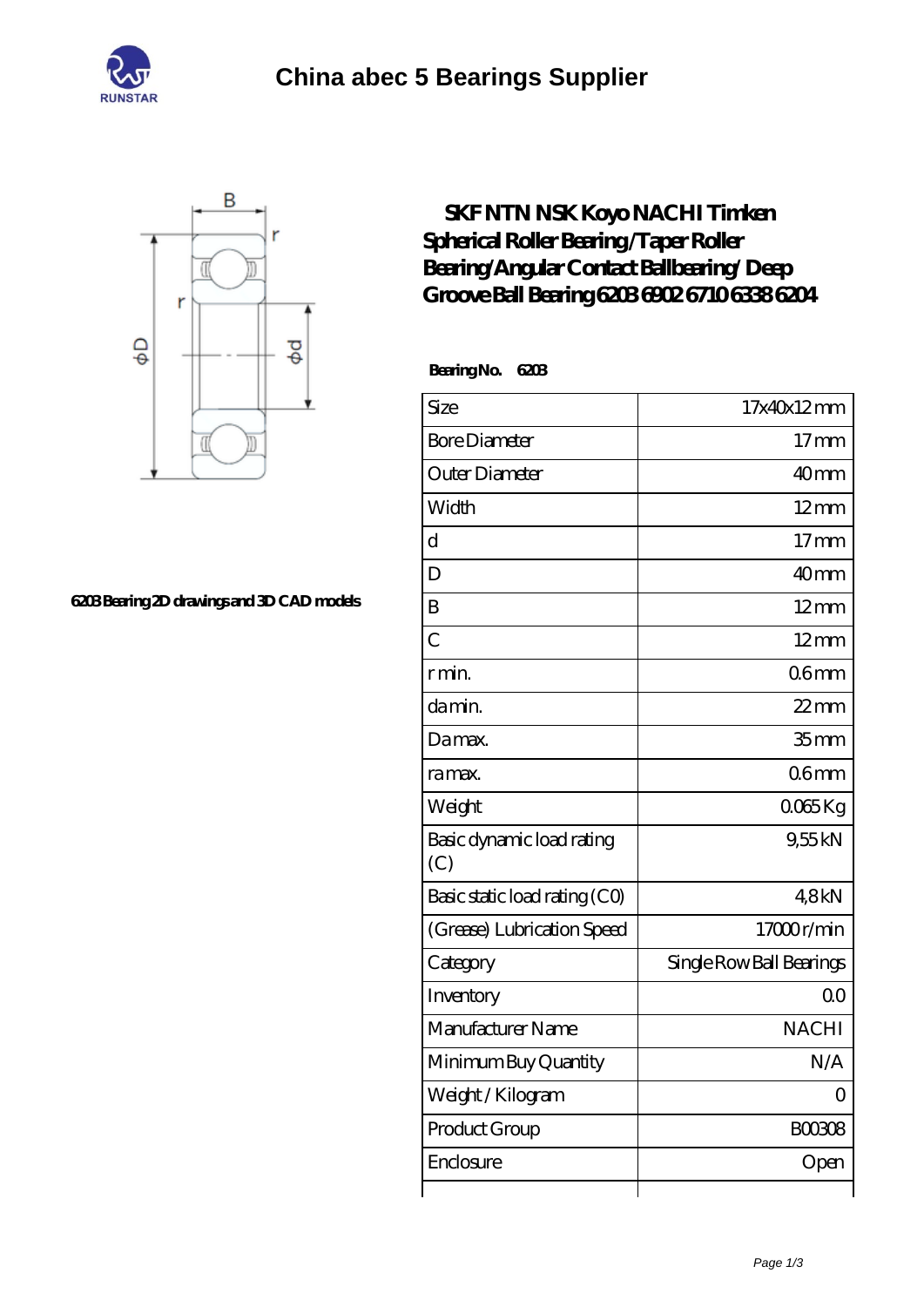

## **[China abec 5 Bearings Supplier](https://njvti.org)**

| Precision Class                    | ABEC 1   ISO PO                                                                                                                                                                                                            |
|------------------------------------|----------------------------------------------------------------------------------------------------------------------------------------------------------------------------------------------------------------------------|
| Maximum Capacity / Filling<br>Slot | No                                                                                                                                                                                                                         |
| Rolling Element                    | <b>Ball Bearing</b>                                                                                                                                                                                                        |
| Snap Ring                          | No                                                                                                                                                                                                                         |
| Internal Special Features          | No                                                                                                                                                                                                                         |
| Cage Material                      | Steel                                                                                                                                                                                                                      |
| Internal Clearance                 | CO-Medium                                                                                                                                                                                                                  |
| Inch - Metric                      | Metric                                                                                                                                                                                                                     |
| Long Description                   | 17MM Bore; 40MM<br>Outside Diameter; 12MM<br>Outer Race Width; Open;<br>Ball Bearing, ABEC 1   ISO<br>PQ No Filling Slot; No Snap<br>Ring, No Internal Special<br>Features; CO-Medium<br>Internal Clearance; Steel<br>Cage |
| <b>Other Features</b>              | Deep Groove                                                                                                                                                                                                                |
| Category                           | Single Row Ball Bearing                                                                                                                                                                                                    |
| <b>UNSPSC</b>                      | 31171504                                                                                                                                                                                                                   |
| Harmonized Tariff Code             | 8482.105068                                                                                                                                                                                                                |
| Noun                               | Bearing                                                                                                                                                                                                                    |
| Keyword String                     | Ball                                                                                                                                                                                                                       |
| Manufacturer URL                   | http://www.nachiamerica.c<br>om                                                                                                                                                                                            |
| Weight/LBS                         | Q146                                                                                                                                                                                                                       |
| Outer Race Width                   | 0472Inch   12Millimeter                                                                                                                                                                                                    |
| Outside Diameter                   | 1.575 Inch   40 Millimeter                                                                                                                                                                                                 |
| Inner Race Width                   | OInch   OMillimeter                                                                                                                                                                                                        |
| Bore                               | Q669Inch   17 Millimeter                                                                                                                                                                                                   |
| <b>Bore Type</b>                   | Cylindrical Bore                                                                                                                                                                                                           |
| Configuration                      | Single Row                                                                                                                                                                                                                 |
| <b>Bore Size</b>                   | 17 <sub>mm</sub>                                                                                                                                                                                                           |
| Width                              | $12 \text{mm}$                                                                                                                                                                                                             |
|                                    |                                                                                                                                                                                                                            |